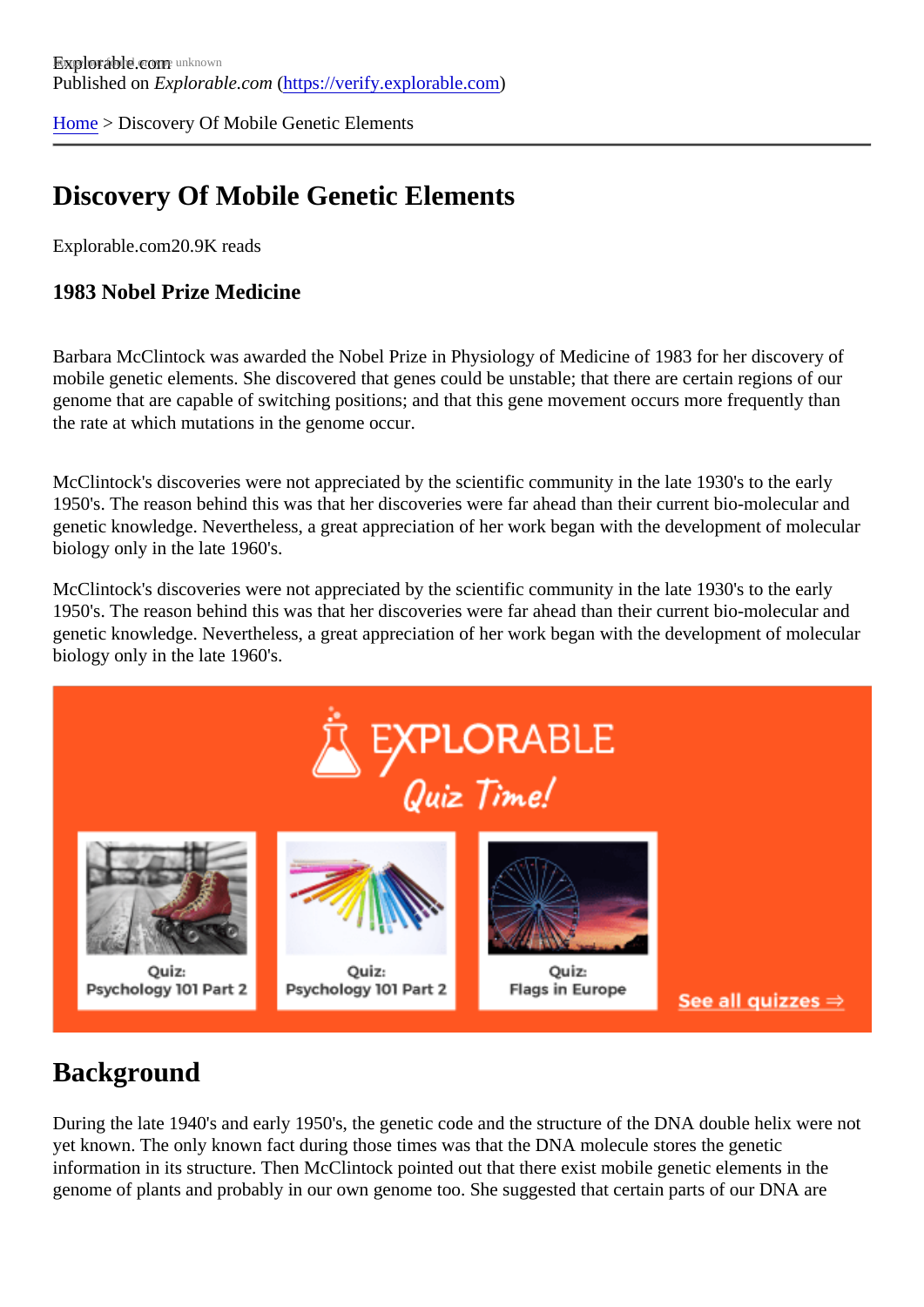capable of changing positions, thus, causing a change in the functions of our genes.

It was not surprising that a lot of geneticists were not prepared to accept this concept of "jumping genes." It took decades of developments in the fields of molecular biology and genetics before it became apparent that the concept of jumping genes, if not universal, was quite common. These developments sparked further research in this field which produced outstanding discoveries which a|dded on what McClintock has already contributed.

## **The Winner**

Barbara McClintock was born on the 16th of June 1902 in Hartford, Connecticut. She received her B.S. in 1923, earned her M.A. in 1925 and her Ph.D. in 1927 all from Cornell University. She then became a graduate assistant in the Department of Botany from 1924 to 1927. In 1927, she was awarded the position of Instructor which she held until 1931. She was then awarded a National Research Council Fellowship in 1931 and spent two years as a fellow at the California Institute of Technology.

In 1933 McClintock received another fellowship this time from Guggenheim. A year later, she went home to US and joined the Department of Plant Breeding at Cornell. In 1936, she accepted an assistant professorship in the Department of Botany at the University of Missouri. In 1941, she accepted a research offer from the Carnegie Institution of Washington in Cold Spring Harbor, New York. Here she was free to pursue any research that she thought of. McClintock remained at Cold Spring Harbor for the rest of her life. She died on September 2, 1992.

During McClintock's lifetime, she received numerous awards from different award-giving bodies. She received the Kimber Genetics Award, National Academy of Sciences in 1967, National Medal of Science in 1970, Lewis S. Rosenstiel Award for Distinguished Work in Basic Medical Research in 1978, The Louis and Bert Freedman Foundation Award for Research in Biochemistry also in 1978, Salute from the Genetics Society of America on August 18, 1980, Albert Lasker Basic Medical Research Award in 1981 and Louisa Gross Horwitz Prize for Biology or Biochemistry in 1982.

### **The Discovery**

Her researches started with an observation that in maize, kernels manifest different coloured patches. The prevailing answer to this observation was that certain chromosomes were more fragile than others, causing the genes in the fragile chromosomes to mutate more easily which causes unusual pigmentation. McClintock studied the structure of the chromosome of the kernels with the unusual pigmentation. She noted the structure, storage protein, starch content and the pigments in the individual chromosomes. From the ten pairs of chromosomes, she became particularly interested with chromosome pair nine.

It was indeed in chromosome pair nine where she found her first mobile genetic element which causes an interruption in the structure of the chromosome. She discovered that the chromosome was divided into two by this mobile element that she called dissociation or Ds. Its transposition along chromosome nine caused an interruption to the usual sequence of genes in the chromosome causing some genes to be completely turned off. She also found that Ds need a trigger for it to be activated. This trigger was called activator or Ac. Together, the Ds and Ac were regarded by McClintock as a control mechanism of gene activity.

McClintock also found that these control elements are also present in different chromosomes but they act as normal genes. It is only after transposition that they cause inactivation of neighboring genes. She also found that these mobile genetic elements can be a part of regulatory control system in gene expression. Some elements act by programming neighboring genes to be activated or inactivated at a later time which may be several generations later.